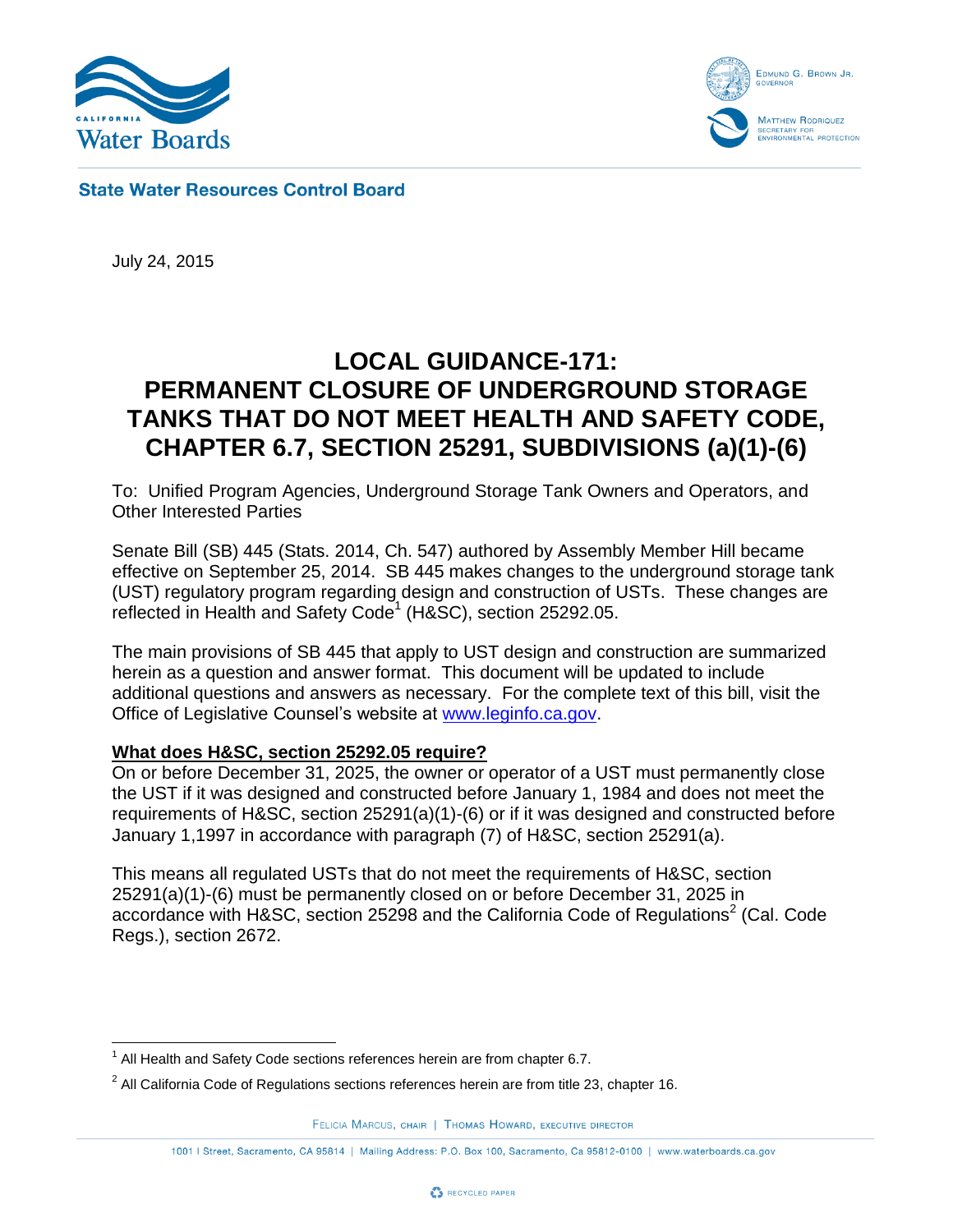## **Which components of the UST are subject to permanent closure required by H&SC, section 25292.05?**

H&SC, section 25292.05 requires the UST to meet H&SC, section 25291(a)(1)-(6) or be permanently closed. H&SC defines a UST as a tank or combination of tanks, including pipes connected thereto, that are used for the storage of hazardous substances. Therefore, both the tank and connected piping must meet the requirements of H&SC, section 25291(a)(1)-(6) or be permanently closed.

# **What is a UST that meets H&SC, section 25291(a)(1)-(6)?**

A UST meets the requirements of H&SC, section 25291(a)(1)-(6) if both the tank and connected piping are designed and constructed to provide primary and secondary levels of containment (double-walled) of the hazardous substances stored in it. The primary containment is product tight (liquid-tight only) and compatible with the substance stored. The secondary containment is constructed to prevent structural weakening as a result of contact with any released hazardous substances, and also capable of storing the hazardous substances for the maximum anticipated period of time necessary for the recovery of any released hazardous substance. The double-walled UST must have a continuous leak detection system capable of detecting the entry of the stored hazardous substances from the primary container into the interstitial space of the tank and capable of detecting water intrusion into the interstitial space of the tank from the environment.

For the purpose of this guidance letter, a single-walled UST is a UST where either the tank and/or the connected piping do not have secondary containment and a continuous leak detection system meeting the requirements of H&SC, section 25291(a)(1)-(6).

## **What are some examples of single-walled USTs?**

A UST installed before January 1, 1984 that has either a single-walled tank or connected single-walled piping is a single-walled UST. Another combination of a single-walled UST is a UST installed between January 1, 1984 and January 1, 1997, which has a single-walled tank that uses an exterior membrane liner (e.g., Hytrel Liner) or monitoring wells to detect any release of the stored substance. A UST installed between January 1, 1984 and July 1, 1987 that has a double-walled tank and connected single-walled piping also is considered a single-walled UST. However, there are some components of a UST installed before July 1, 2003 that are exempt from secondary containment requirements. Vapor recovery lines are exempt from secondary containment requirements if the lines are designed and constructed to not hold standing fluid. Vent lines and tank riser piping (vapor/vent risers and fill risers) are exempt from secondary containment requirements if designed and constructed to not hold standing fluid and the UST is equipped with an overfill prevention system meeting the requirements specified in the Cal. Code Regs., section 2635(b)(2)(B) or (C). Suction piping also is exempt from secondary containment requirements if the piping meets the safe suction requirements of the Cal. Code Regs., section 2636(a)(3). There are no components of a UST that are exempt from secondary containment requirements for USTs installed on or after July 1, 2003.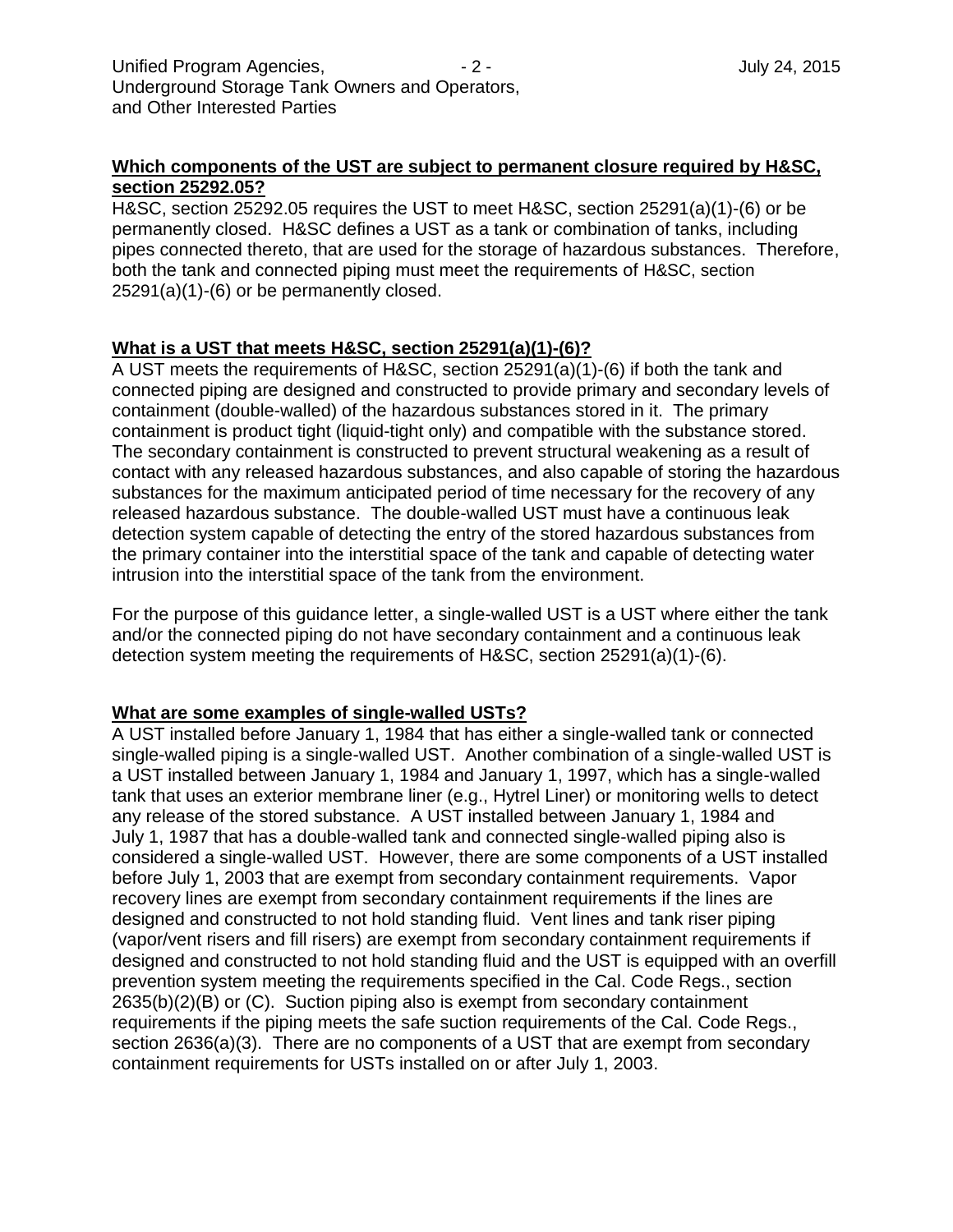## **How can it be demonstrated that a UST is compatible with the substance stored as required by H&SC, section 25291(a)(1)?**

USTs installed before January 1, 1991 are required to demonstrate compatibility with the stored substance in one of the following ways: 1) an approval for the stored substance by an independent testing organization in accordance with industry codes, voluntary consensus standards, or engineering standards (e.g., Underwriters Laboratories (UL) listing/approval); 2) an affirmative statement of compatibility from the manufacturer of the tank that specifies the acceptable concentrations of the stored substance.

USTs installed after January 1, 1991 are required to demonstrate compatibility with the substance stored by being approved by an independent testing organization in accordance with industry codes, voluntary consensus standards, or engineering standards. [Cal. Code Regs., §2631(b).] If the approval of the independent testing organization does not include compatibility of the substance stored then additionally, an affirmative statement of compatibility from the manufacturer of the tank that specifies the acceptable concentrations of the stored substance may be used to demonstrate compatibility. [Cal. Code Regs., §2631(j).]

Tanks in which the manufacturer is no longer in business are still required to meet the compatibility requirement of H&SC, section 25291(a)(1) or permanently close the UST on or before December 31, 2025.

As a courtesy, State Water Resources Control Board (State Water Board) staff posts affirmative statements of compatibility from manufacturers of UST components at: [http://www.waterboards.ca.gov/water\\_issues/programs/ust/alt\\_comp\\_opt/soc.shtml.](http://www.waterboards.ca.gov/water_issues/programs/ust/alt_comp_opt/soc.shtml)

#### **Does the UL approval of a tank include compatibility of gasoline with ethanol?**

It depends. All UL 58 and 1746 listed/approved steel tanks are compatible with blends of ethanol up to 100 percent. On the other hand, not all UL 1316 listed/approved fiber reinforced plastic (FRP) tanks are compatible with ethanol. Only FRP tanks with a UL 1316 listing/approval that explicitly includes a rating for alcohol and/or alcohol mixtures are acceptable to store gasoline with ethanol.

A table has been created to assist in determining what documentation is necessary to demonstrate that an FRP tank is compatible with ethanol and is located at: [http://www.waterboards.ca.gov/ust/tech\\_notices/ethanol\\_tank\\_compatibility\\_letter.pdf](http://www.waterboards.ca.gov/ust/tech_notices/ethanol_tank_compatibility_letter.pdf)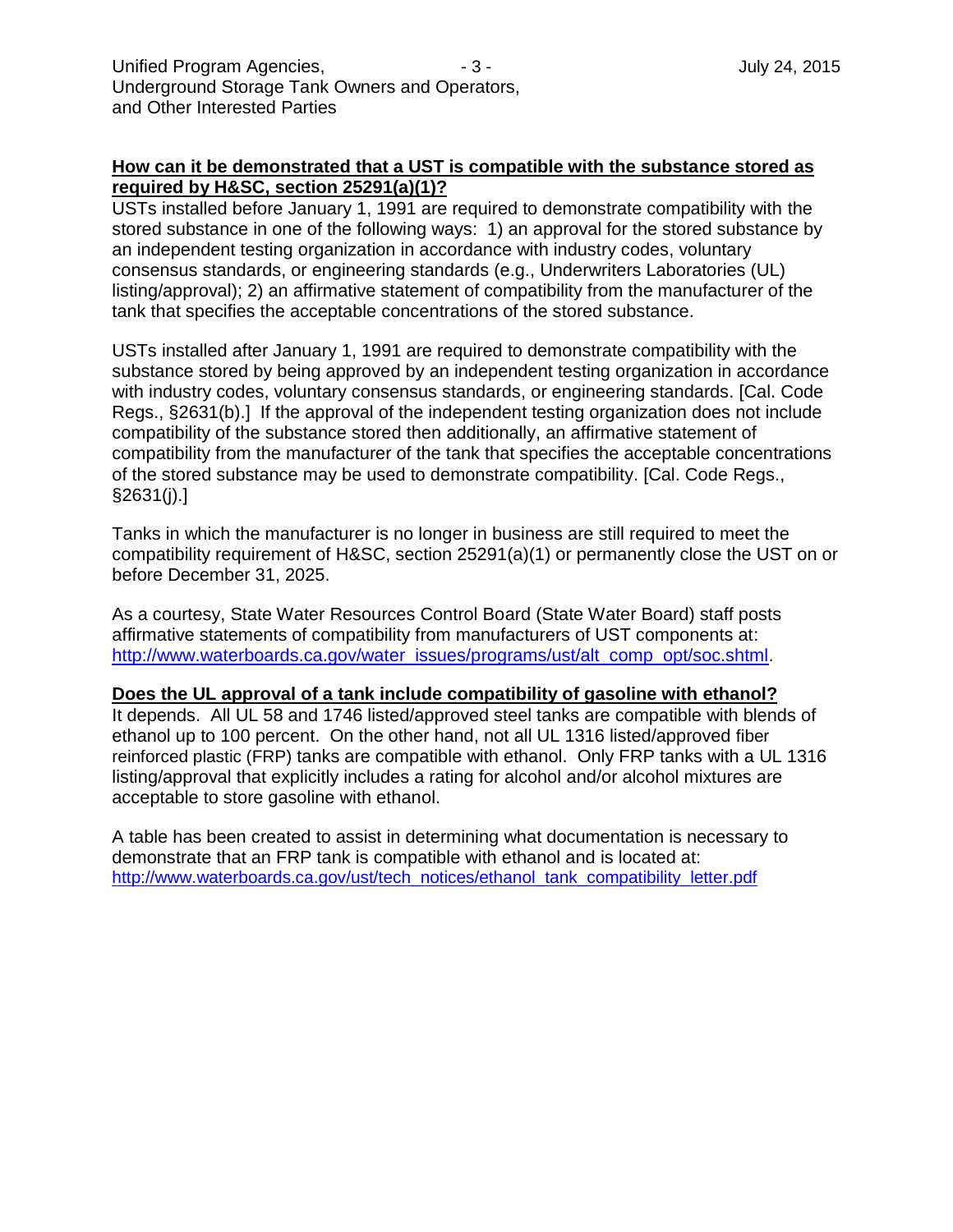#### **If a single-walled tank has double-walled piping what needs to be replaced?**

Single-walled tanks do not meet the requirements of H&SC, section 25291(a)(1)-(6) and must be permanently closed on or before December 31, 2025. If a single-walled tank is replaced, then the UST system will be subject to H&SC, section 25290.1, including monitoring the entire UST system through the use of vacuum, pressure, or hydrostatic fluid (VPH). VPH subject components include tank, product pipe, fill pipe, vent lines, vapor recovery lines, under dispenser containment, turbine sumps, and transition sumps. Ancillary equipment and UST components that cannot be monitored by the use of VPH must be replaced. Existing double-walled piping that is approved/listed by UL to be monitored by the use of VPH does not have to be replaced as long as VPH monitoring can operate in accordance with H&SC, section 25290.1(e). UL approved/listed pipe can be found on the pipe matrix at:

[http://www.waterboards.ca.gov/water\\_issues/programs/ust/leak\\_prevention/matrix.shtml.](http://www.waterboards.ca.gov/water_issues/programs/ust/leak_prevention/matrix.shtml)

#### **What does "permanently closed" mean?**

H&SC, section 25298 states that no person shall abandon a UST nor permanently close a UST, unless all the requirements of the section are met as applicable. It is not essential that all portions of a UST be permanently closed in the same manner; however, all closure requirements found in H&SC, section 25298 and the Cal. Code Regs., section 2672 must be met.

The residual liquid, solids, or sludges in the tank must be removed and handled as hazardous wastes or recyclable material and the tank must be inerted if it contained a hazardous substance that could produce flammable vapors at standard temperature and pressure. All piping associated with the UST system must be removed and disposed of unless removal might damage structures or other pipes that are being used and that are contained in a common trench, in which case the piping to be permanently closed must be emptied of all contents and capped.

When a tank is disposed of, the owner or operator must document to the UPA that proper disposal of the tank has been completed. Tanks may also be closed in place by being completely filled with an inert solid.

The owner or operator of a UST that will be permanently closed must demonstrate to the satisfaction of the UPA that an unauthorized release has not occurred. This demonstration must be based on soil sample analysis and/or water analysis if water is present in the excavation. The sampling must be performed during or immediately after closure activities and in accordance with the procedure prescribed in the Cal. Code Regs., section 2672(d)(1)-(3). The detection of any reportable unauthorized release shall require compliance with the applicable requirements of articles 5 and 11 of the Cal. Code Regs.

All of the applicable requirements of the Cal. Code Regs., section 2672 must be completed on or before December 31, 2025 to avoid accruing daily penalties beginning January 1, 2026.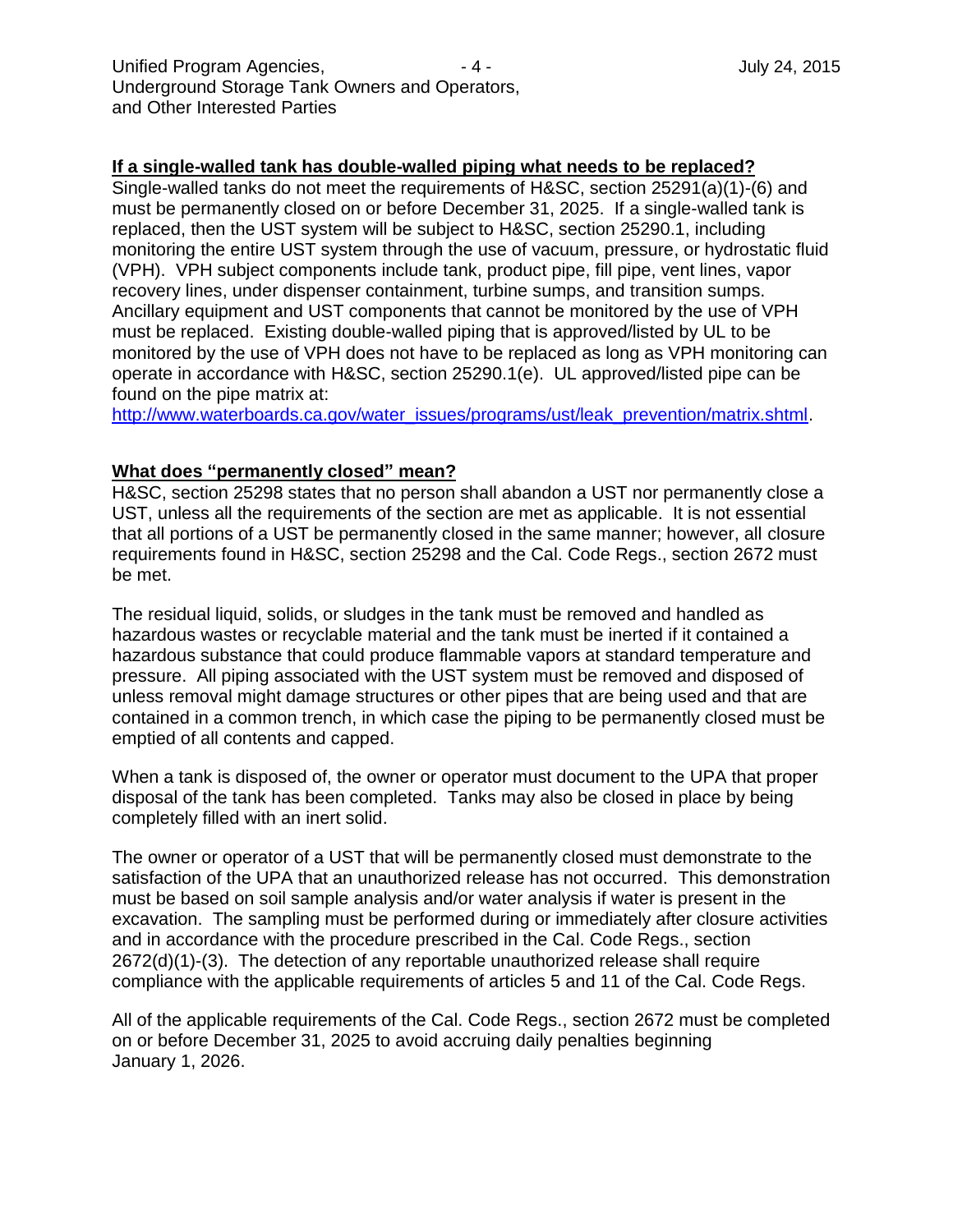## **If a double-walled tank has single-walled piping what needs to be replaced?**

All single-walled piping connected to a double-walled tank installed before July 1, 1987 must be replaced with piping that satisfies the secondary containment and compatibility requirement of H&SC, section 25291(a). Please note, secondary containment requirements do not apply to vapor recovery lines, vent lines, fill pipe, and safe suction piping of USTs installed before July 1, 2003 that meet Cal. Code Regs., section 2636(a). These components are not subject to H&SC, section 25292.05 and are not required to be replaced.

#### **Are vent and fill risers subject to H&SC, section 25292.05?**

It depends. Vent and fill risers are exempt from secondary containment requirements if the UST was installed before July 1, 2003 and meets the overfill requirements of the Cal. Code Regs., section 2635(b)(2)(B) or (C). In these cases vent and fill risers do not need to be secondarily contained and can remain single-walled and are not subject to H&SC, section 25292.05.

However, in contrast, USTs installed before July 1, 2003 that do not meet the overfill requirements of the Cal. Code Regs., section 2635(b)(2)(B) or (C) and USTs installed after July 1, 2003 must have secondarily contained vent and fill risers (i.e. contained in a sump).

#### **Are vent or vapor recovery lines subject to H&SC, section 25292.05?**

It depends. Vent and vapor recovery lines connected to USTs installed before July 1, 2003 that are designed to prevent and do not hold standing fluid, are not "pipe" and are exempted from meeting the requirements of H&SC, section 25291(a)(1)-(6) and H&SC, section 25292.05.

However, vent and vapor recovery lines connected to USTs installed before July 1, 2003 that are not designed to prevent or that hold standing fluid and USTs installed after July 1, 2003, are "pipe" and subject to the requirements of H&SC, section 25291(a)(1)-(6) and H&SC, section 25292.05.

## **Is ancillary equipment subject to 25292.05? (e.g., direct bury spill containment and direct bury turbines)**

A UST installed before July, 1 2003 with direct bury spill containment on single-walled vent or fill riser is acceptable as long as the UST meets the requirements of the Cal. Code Regs., section 2636(a)(1). If the UST does not meet the requirements of the Cal. Code Regs., section 2636(a)(1) or was installed after July 1, 2003 then the vent and fill riser, along with any spill containment, must be secondarily contained. All turbines, however, must be secondarily contained and continuously monitored because they are connected to singlewalled pipe that is subject to the requirements of H&SC, section 25292.05. Although spill containers are almost always required, a double-walled spill container is never required on a tank riser.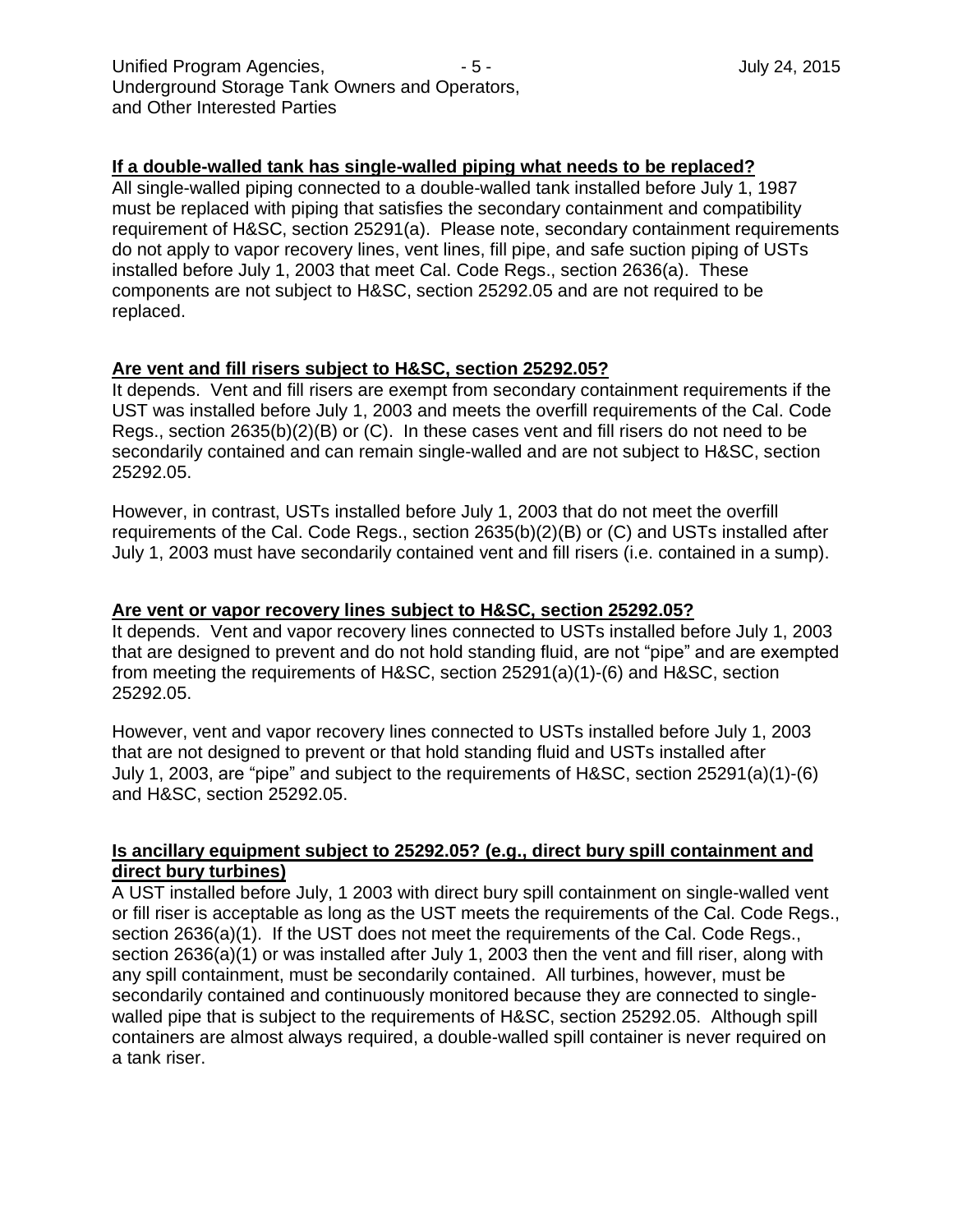#### **Are single-walled tanks that are lined subject to H&SC, section 25292.05?**

Yes. H&SC, section 25281(r) defines "single-walled" as constructed with walls made of only one thickness of material. For the purposes of chapter 6.7 of the H&SC, laminated, coated, or clad materials are considered single-walled. Liners and coatings do not meet H&SC, section 25291(a) secondary containment requirements. All single-walled lined tanks must be permanently closed on or before December 31, 2025.

# **Are single-walled tanks that have rigid or flexible bladders required to permanently close?**

Yes. A "bladder system" means a flexible or rigid material which provides primary containment including an interstitial monitoring system designed to be installed inside an existing UST. Bladder products do not provide secondary containment as required by H&SC, section 25291(a). All single-walled tanks with a bladder must be permanently closed on or before December 31, 2025.

#### **Are exempted USTs subject to H&SC, section 25292.05?**

No. Exempted USTs meeting sections 25281.6 or 25283.5 are exempt from the requirements of chapter 6.7 of the H&SC, including H&SC, section 25292.05.

#### **How can a tank owner or operator determine if a UST is single-walled?**

The type of tank and connected piping can be determined a couple different ways. One is by conducting a review of the UST records on file with the UPA or records uploaded to the California Environmental Reporting System. Another way is by inquiring with the facilities UST designated operator, a UST service technician, or a UST contactor to determine through a visual inspection what type of tank and connected piping is present at the facility.

#### **Can single-walled USTs be placed into temporary closure on or after December 31, 2025?**

No. Temporary closure of a UST is allowed only if the owner or operator intends to return the UST to use. Since single-walled components do not meet H&SC, section 25291(a)(1)- (6) the UST is not eligible to be returned to use after December 31, 2025. Therefore, all USTs that are put into temporary closure that do not meet H&SC, section 25291(a)(1)-(6) can return to service before December 31, 2025, but must be permanently closed on or before December 31, 2025.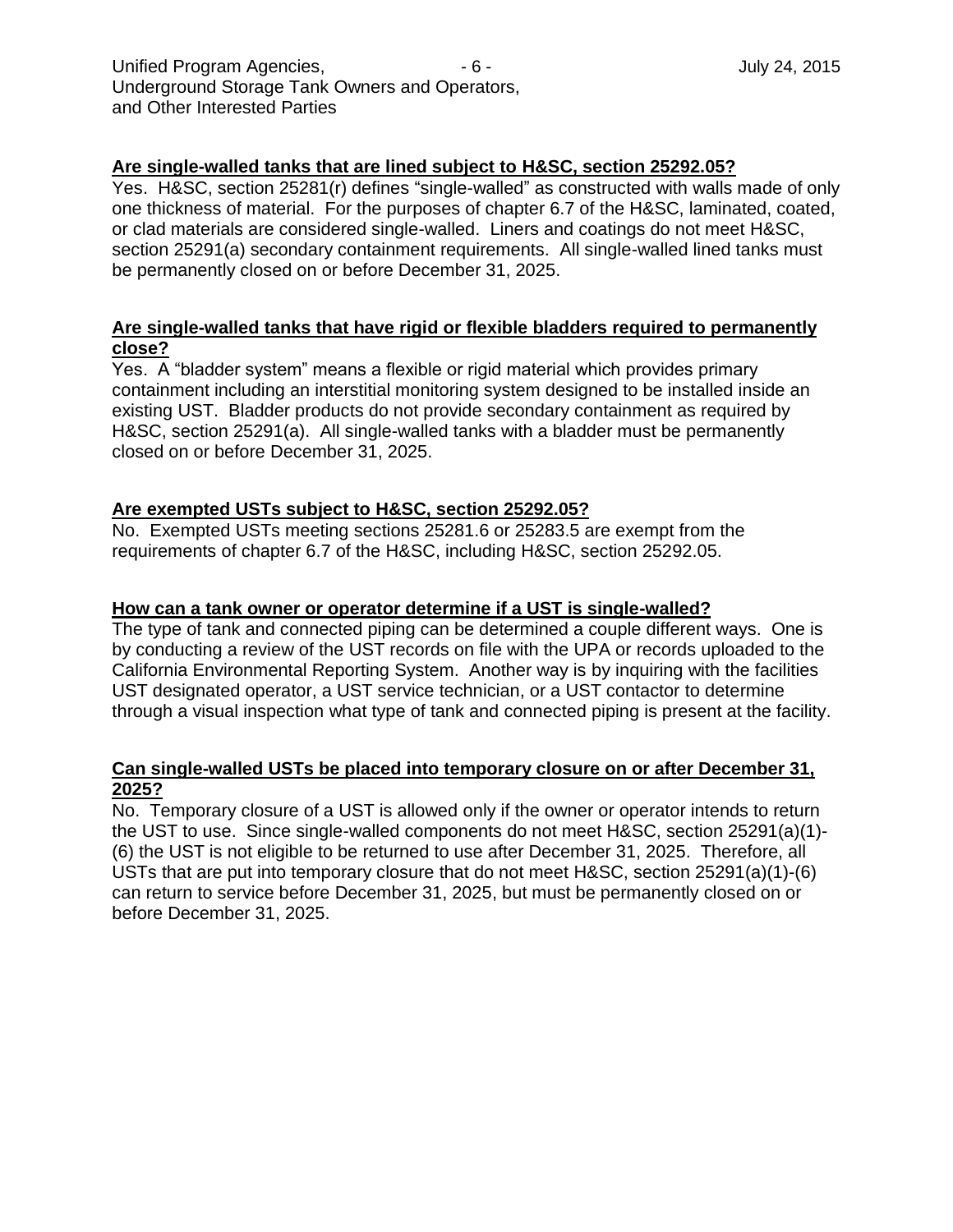## **Is there funding available to owners and operators that must permanently close their single-walled UST?**

Yes. Replacing, Removing, or Upgrading Underground Storage Tanks (RUST) grants and loans are available to assist small business UST owners or operators in financing up to 100 percent of the costs necessary to upgrade, remove, or replace project tanks, including corrective actions, to meet applicable local, state, or federal standards, including, but not limited to, any design, construction, monitoring, operation, or maintenance requirements adopted pursuant to H&SC, section 25292.05.

Low-interest loans, for between \$10,000 and \$750,000, are available for a term of 10 or 20 years for the purpose of removing and replacing single-walled USTs. Grants are also available for between \$3,000 and \$70,000 to eligible UST owners or operators. An additional \$140,000 in RUST grant moneys above the \$70,000 maximum is available for remote public fueling stations. Previous grants from RUST are the maximum amount allowed, so plan accordingly. For more information on available funding please visit the RUST Program website at:

[http://www.waterboards.ca.gov/water\\_issues/programs/ustcf/rust.shtml.](http://www.waterboards.ca.gov/water_issues/programs/ustcf/rust.shtml)

#### **Why is it important to permanently close single-walled USTs prior to the deadline?**

The deadline for permanent closure of all single-walled USTs is December 31, 2025. Loans and grants are available through the RUST program to assist eligible small businesses to permanently close single-walled USTs and to replace them with double-walled USTs. If eligible for RUST funding, work cannot begin until a grant or loan has been executed by the State Water Board. Loans and grants are limited annually and chances for funding are greater the earlier UST owners or operators apply. In addition, upon permanent closure of a UST, if a release has occurred, the owner or operator may need to undertake corrective action (i.e., investigate and clean up the release). Filing a claim application with the UST Cleanup Fund, completing corrective action, and receiving reimbursement for eligible corrective action costs is a lengthy process. The deadline for submittal of a claim application to the UST Cleanup Fund for reimbursement of eligible costs for corrective action is December 31, 2024. The UST Cleanup Fund is scheduled to sunset on January 1, 2026. Do not delay.

## **What should be done if a tank lining for a repair is necessary or the 5-year tank lining inspection is due?**

If lining a tank for a repair or conducting the internal tank lining inspection to meet the fiveyear inspection as required pursuant to the Cal. Code Regs., section 2663(h), State Water Board staff recommends replacing the tanks. Owners or operators of tank systems that are not going to perform the required lining inspection must close their systems by the date the lining inspection is due. All single-walled lined tanks must be permanently closed on or before December 31, 2025.